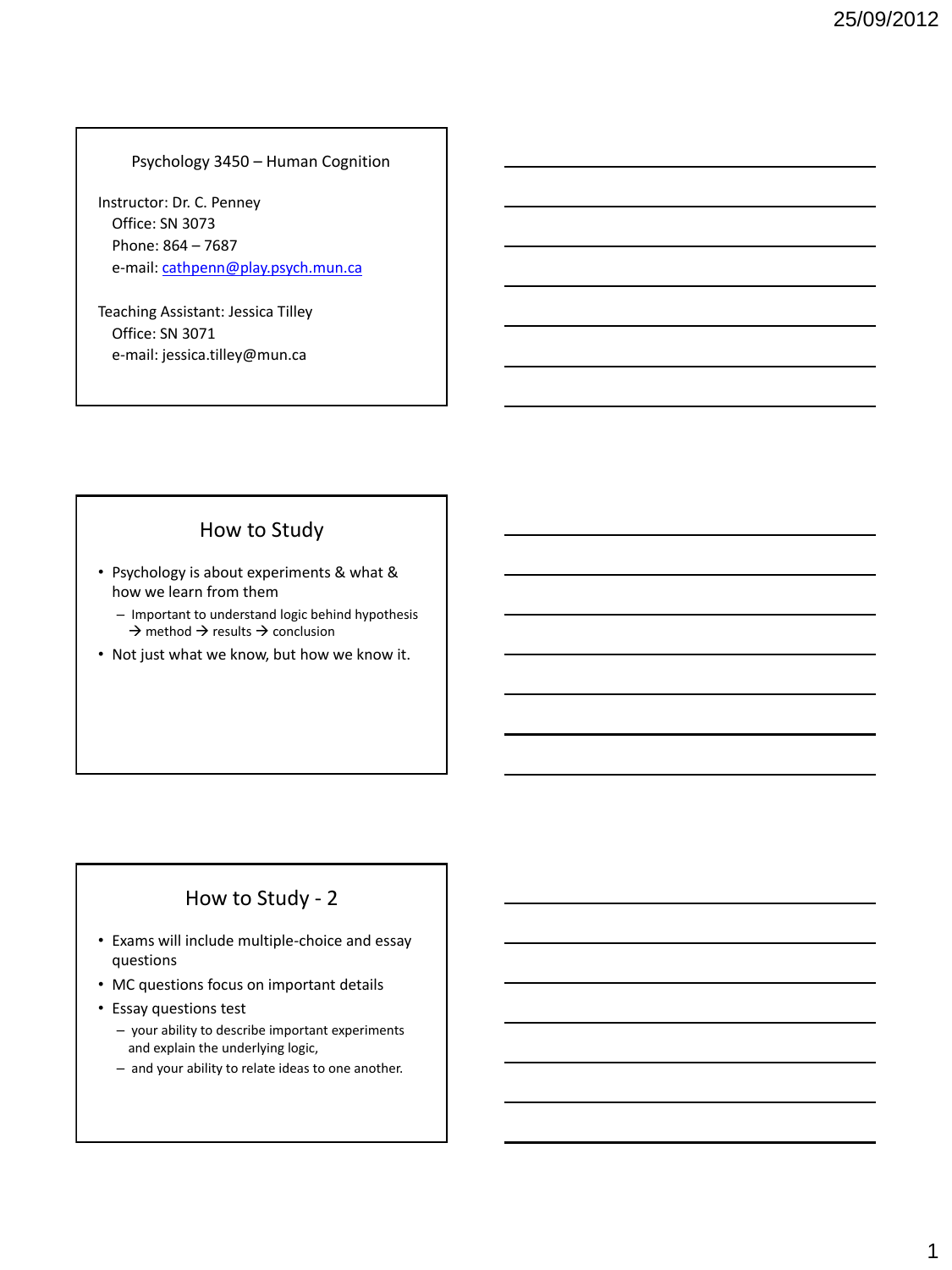## How to Study - 3

- Describe experiments as follows:
	- Purpose of the experiment:
		- What hypothesis is being tested, or what question is being asked?
	- Method
		- Participants age, sex, how obtained, clinical sample, socioeconomic status, race & ethnic background
		- General task
		- Experimental design and procedure
			- Procedure described chronologically – Design – overview of structure of experiment

# How to Study - 4

- Describing an Experiment, cont'd
	- Results:
		- In which conditions was performance best or worst?
		- Were different dependent variables affected differently by the experimental conditions?
	- Speed vs accuracy, types of errors made – Conclusions
		- What conclusions are drawn from the findings? – Important to make the logic clear
		- How do conclusions relate to original hypotheses

### Chapter 1: Overview

- Scope of cognitive psychology
	- To understand human behaviour, we need to understand how humans learn & remember, why they forget, how they perceive & understand their world, how they organize their knowledge, how they use knowledge to make decisions and solve problems, how people reason and make judgements
- A brief history
- An example of research in cognition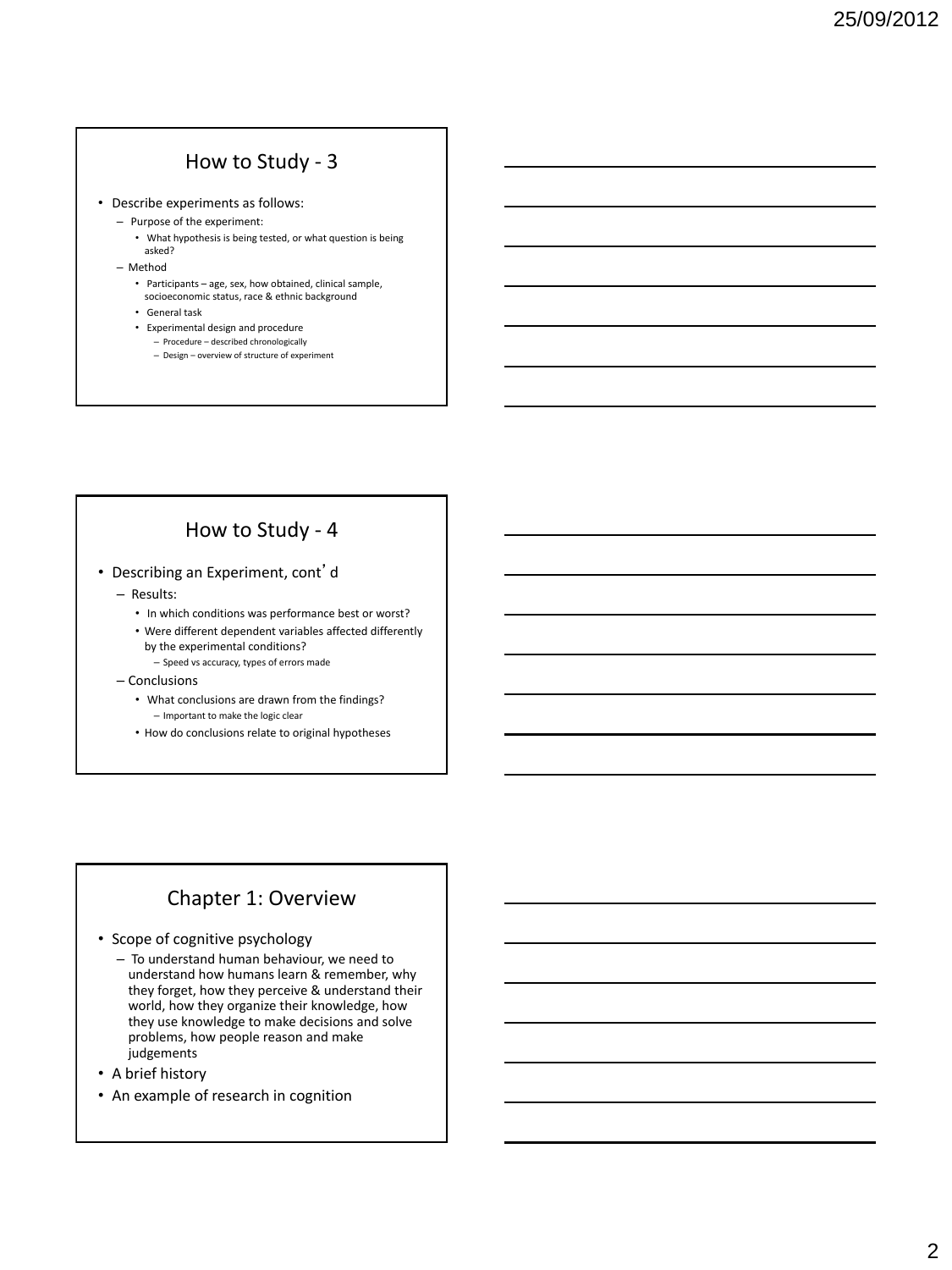### A Brief History

- 
- 1. Introspection<br>Thelm Wundt & his students (Germany) & Edward Bradford Titchener (USA) → *Introspection*: look inward to study & report one's thoughts
	- some thoughts not conscious  $\rightarrow$  objectivity versus subjectivity
	-
- → findings must be replicable<br>
 scientific hypotheses must be testable<br>
→ Possibility that hypothesis can be proven wrong

# A Brief History - 2

2. Behaviourism: First half of 20<sup>th</sup> Century

- stimuli & behaviour measurable – objective

- organism's learning history can be recorded

 - avoid mentalism – mention of goals, plans, beliefs, expectations, mental images, etc.

- explanatory concepts

- stimulus - response associations, reinforcement

### A Brief History

#### 3. Behaviourism: Problems

- Physical similarity of stimuli not as important as interpretation (meaning) of stimuli.
- e.g. Select odd item:
	- Lupin, Iris, Rose, Pearl
	- blue, black, blond, red
- Physical similarity of responses not as important as what the
- response accomplished (goal); e.g. press on lever, close the door • To explain behaviour, must refer to perception, interpretation, & understanding of stimuli; expectations & beliefs, goals & plans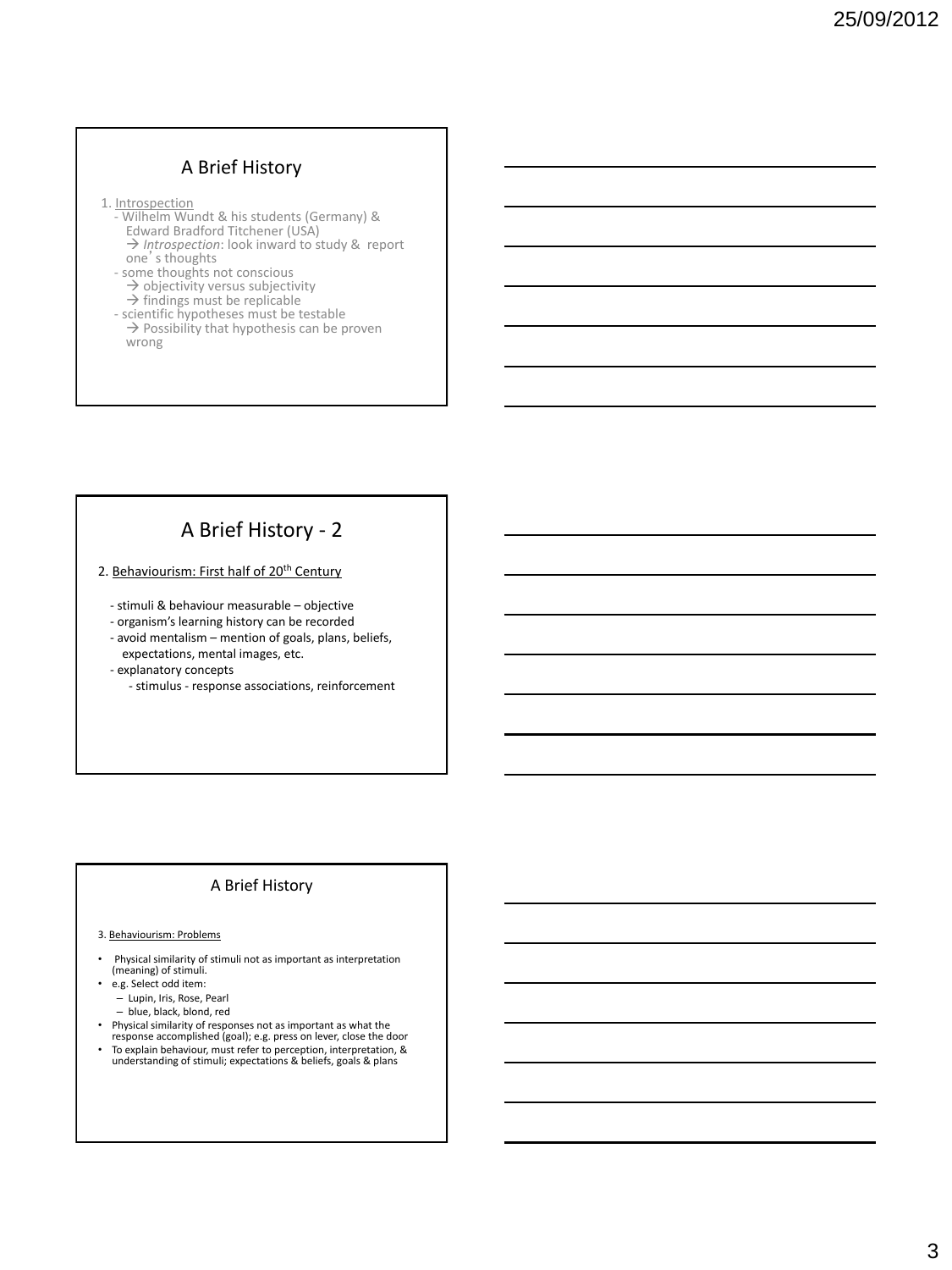#### A Brief History

- 4. Cognitive Revolution
	- Kantian or *transcendental method* begin with the facts & then reconstruct processes that lead to observations
	- invention of computers in 1950s  $\rightarrow$  new metaphor for the mind
	- hypothesize series of information-processing
	- operations that resulted in observed behaviour
	- make predictions test hypotheses

#### How Cognitive Research Works – Working Memory

- Model of short-term (working) memory (Baddeley & Hitch)
- Three parts: (1) Central executive, (2) Phonological buffer, (3) Visuospatial sketch pad
- (2) and (3) are temporary storage systems, one for phonological information (speech) and one for visuo-spatial information.
- central executive does thinking, problem solving & decision making; co-ordinates use of buffers.

#### Articulatory Rehearsal & Phonological Buffer

Articulatory rehearsal (Inner voice) - silent pronunciation or subvocalization.

Retrieve phonological representation from LTM & store in<br>phonological buffer, or phonological store, or phonological<br>loop.

Phonological representation (Inner Ear) - combination of auditory and articulatory information.

Phonological loop is passive storage device. Information in phonological buffer decays.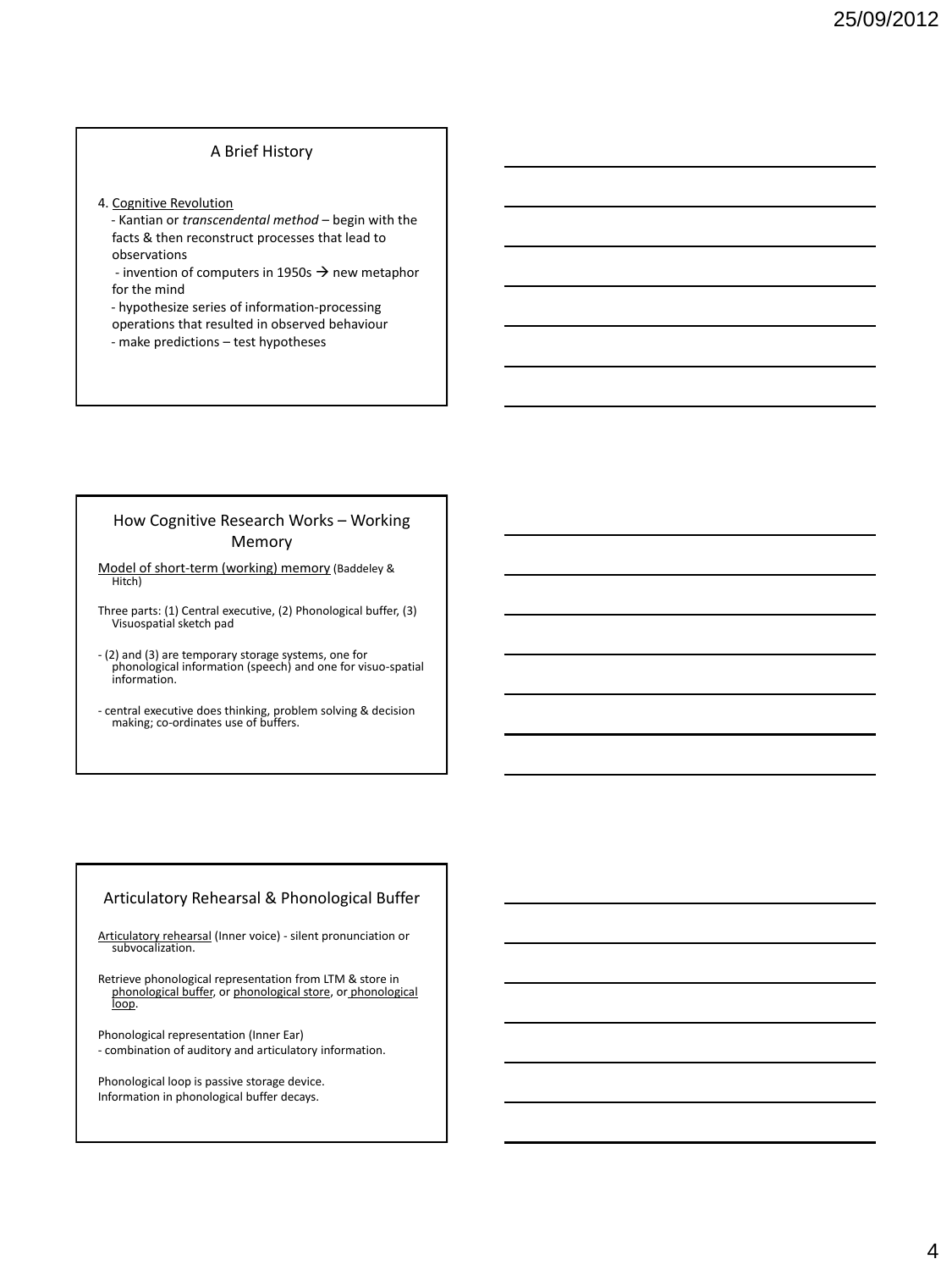#### Evidence for Baddeley-Hitch Model of STM

- Prediction: Concurrent articulation prevents subvocalization and use of phonological buffer.
	- 1. Concurrent articulation reduces memory span because phonological buffer not available.
	- 2. Concurrent articulation eliminates "sound-alike" errors (called acoustic confusions) with visually presented letters.

#### Evidence for Baddeley-Hitch Model of STM - 2

4. Concurrent articulation does not interfere with the visuospatial sketch pad.

 No effect of concurrent articulation on memory for unnamable visual stimuli (Hebrew or Arabic letters, nonsense shapes). Phonological buffer not used.

5. Concurrent articulation does not interfere with the central executive.

Concurrent articulation or small memory load does not interfere with "thinking", e.g. solving logic problems. Memory items are stored in phonological loop.

#### Nature of Evidence for STM Model

We hypothesize abstract entities and processes (central executive, subvocalization) to explain behaviour.

 Experimental tests – manipulate variables & determine their effect - participants' activities: concurrent articulation

- 
- nature of stimuli: rhyming vs nonrhyming words, namable vs non-namable stimuli

- measure different aspects of behaviour (response time, number of errors, proportion of different types of errors)